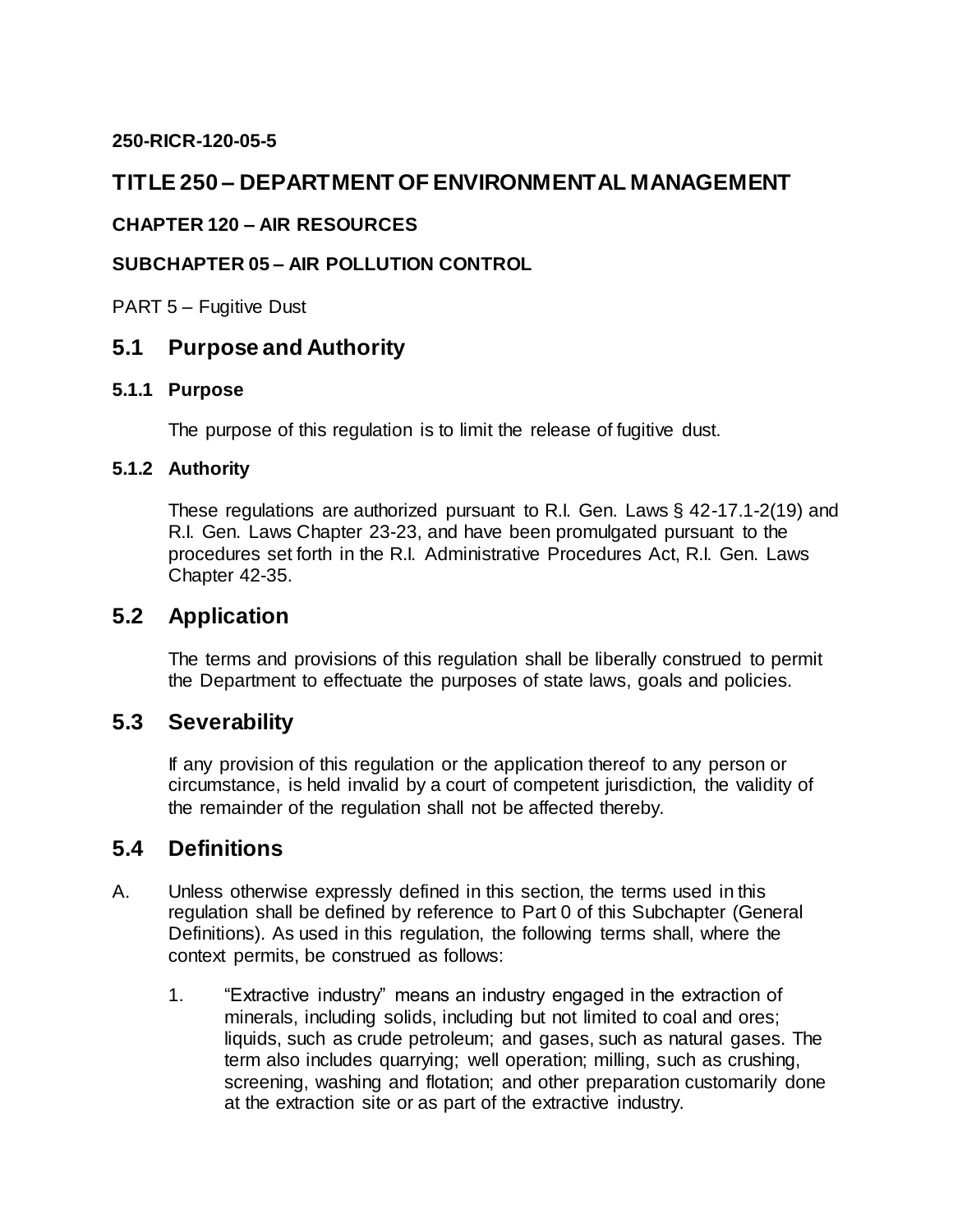2. "Manufactured unwashed sand" means product resulting from the mechanical crushing of rock, boulders or large cobblestones which has a gradation of fifty percent (50%) or more coarse fraction passing the No. 4 sieve as referenced in the standard practice for classification of soils for engineering purposes (united soil classification system) and American Society of Testing and Material Designations D-2487-06 which has not been subject to a mechanical process (using water) that is designed to substantially remove fine fractions passing the No. 200 sieve.

# **5.5 Applicability**

- A. This regulation shall apply, but not be limited to, the generation of airborne particulate matter from the following activities:
	- 1. The demolition, construction or renovation of buildings, bridges or other structures;
	- 2. Material stockpiles, including solid waste management facilities, and earth moving activities, including the clearing of land and other operations which cause airborne particulate matter;
	- 3. Stationary sources, as defined in Part 0 of this Subchapter (General Definitions) of this Subchapter, whose activities involve the handling of materials which cause airborne particulate matter;
	- 4. Exterior surface preparation/resurfacing operations conducted on buildings, bridges, or other structures that are not regulated by the requirements of Part 24 of this Subchapter (Removal of Lead Based Paint from Exterior Surfaces), as well as surface preparation/resurfacing operations conducted on vehicles, vessels, or any other surfaces which cause airborne particulate matter;
	- 5. Vehicles transporting materials which cause airborne particulate matter;
	- 6. Paved roads onto which earth or other material has been deposited by trucking or earth-moving equipment, by erosion by water, by the sanding and/or salting of roadways, or by other means;
	- 7. Commercial mining and/or quarrying operations including the construction, maintenance, and operation of a commercial mining and/or quarrying facility, as well as activities which involve the use of explosive materials which cause airborne particulate matter;
	- 8. Manufactured unwashed sand stockpiles that are located within one thousand five hundred (1,500) feet of any occupied dwelling structure; and,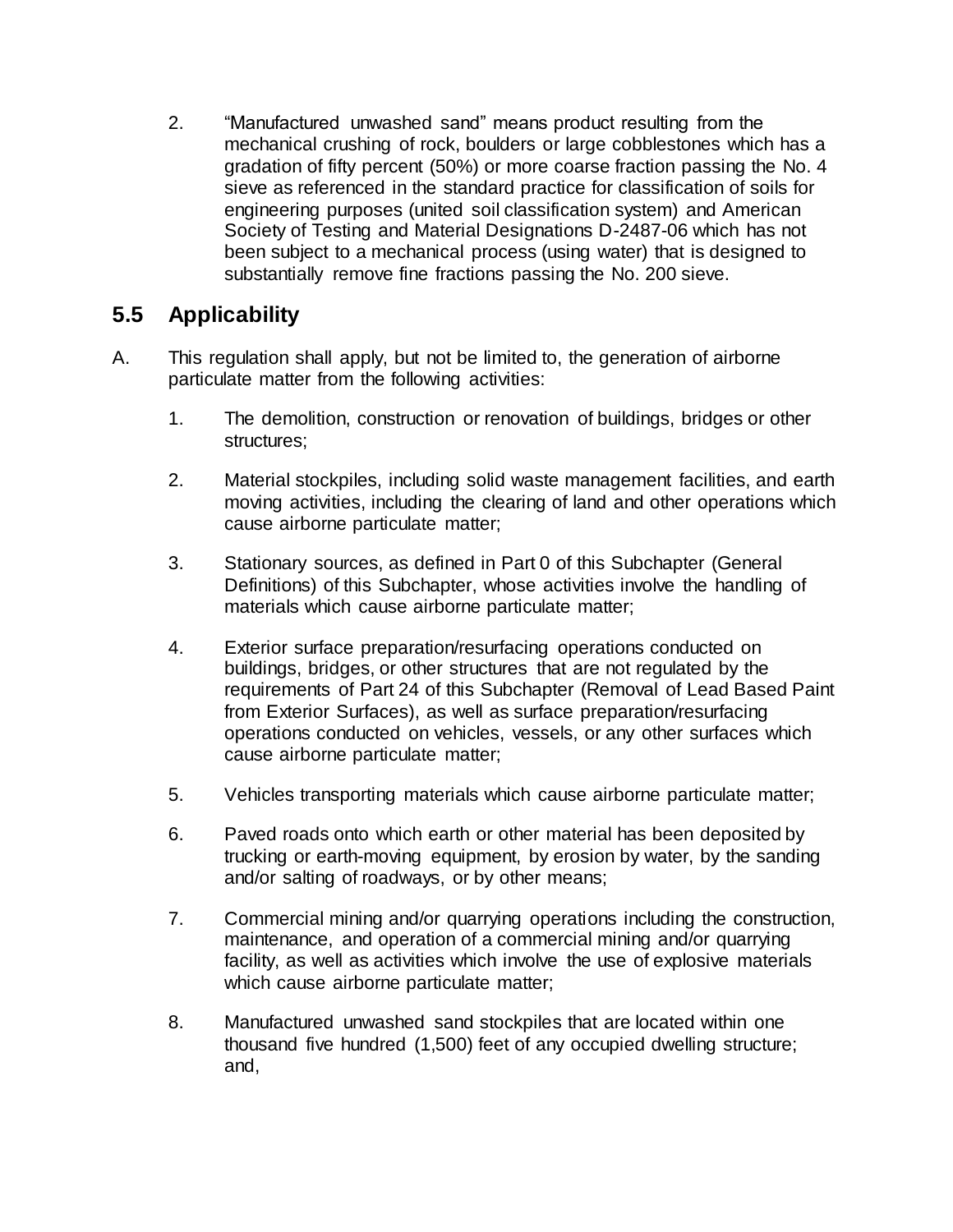9. Any other activities or operations which the Director may determine cause airborne particulate matter.

# **5.6 Requirements**

- A. No person shall cause or permit any materials, including but not limited to sand, gravel, soil, aggregate and any other organic or inorganic solid matter capable of releasing dust, to be handled, transported, mined, quarried, stored or otherwise utilized in any way so as to cause airborne particulate matter to travel beyond the property line of the emission source without taking adequate precautions to prevent particulate matter from becoming airborne. Such precautions shall be in accordance with good industrial practice as determined by the Director and/or shall be other reasonable fugitive dust prevention measures as determined by the Director.
- B. Manufactured unwashed sand shall not be stockpiled except in a manner that prevents fugitive dust from traveling beyond the property line of the extractive industry by use of water sprays or such alternative procedure that has received the prior written approval of the Director. The Director may approve the use of alternatives to water spray if water is not available or its use is not practical, including, but not limited to, crusting agents or enclosures provided that such alternatives prevent fugitive dust from traveling beyond the property line of the extractive industry. In determining compliance with this provision, the Director may consider the following factors:
	- 1. The moisture content of the manufactured unwashed sand stockpiles;
	- 2. Atmospheric humidity;
	- 3. Wind direction and velocity;
	- 4. Rainfall;
	- 5. Observation of fugitive dust;
	- 6. The location of the stone dust piles; and,
	- 7. Any other factor that may cause fugitive dust to travel beyond the property line of the extractive industry.